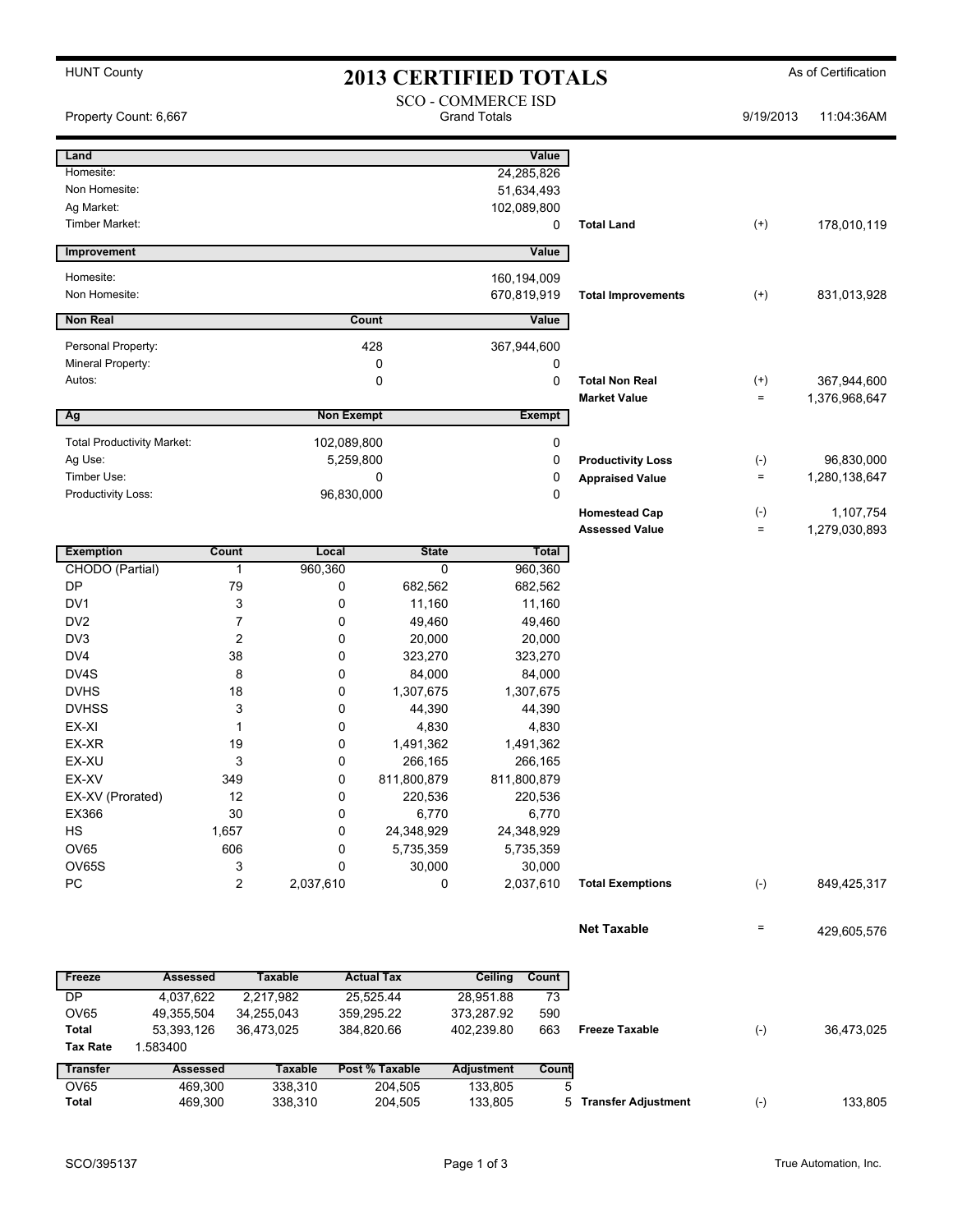## HUNT County **As of Certification 2013 CERTIFIED TOTALS** As of Certification

SCO - COMMERCE ISD Property Count: 6,667 **Grand Totals** Grand Totals 9/19/2013 11:04:36AM

**Freeze Adjusted Taxable Freeze Adjusted Taxable Freeze Adjusted Taxable** 

#### APPROXIMATE LEVY = (FREEZE ADJUSTED TAXABLE \* (TAX RATE / 100)) + ACTUAL TAX 6,607,562.80 = 392,998,746 \* (1.583400 / 100) + 384,820.66

Tax Increment Finance Value: 0 Tax Increment Finance Levy: 0.00